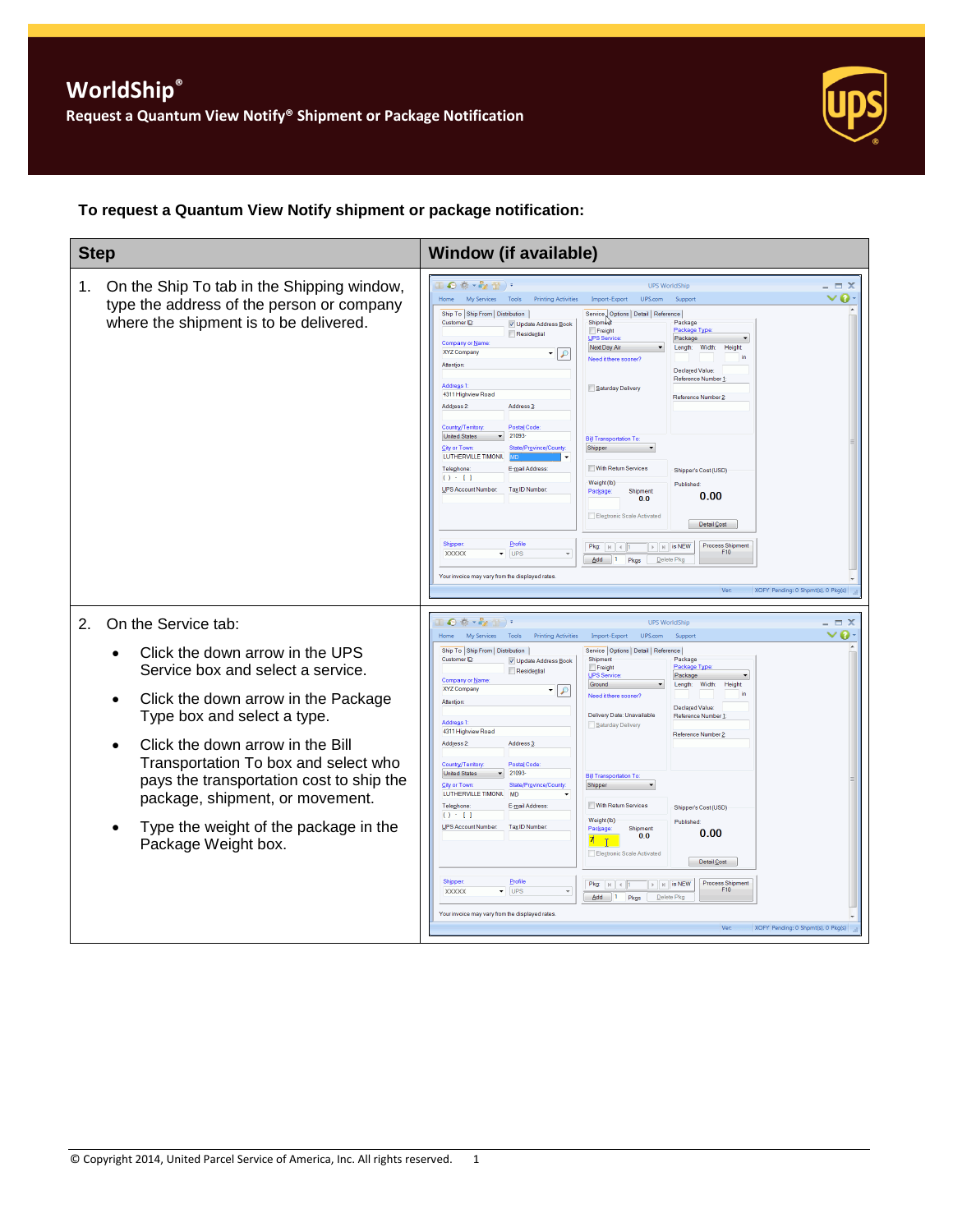

| 3. | The Shipper's Cost appears in the lower                                                                                                    | $\blacksquare$ $\bigcirc$ $\stackrel{a}{\otimes}$ $\cdots$ $\stackrel{a}{\otimes}$ $\cdots$ $\stackrel{a}{\otimes}$ $\cdots$ $\stackrel{a}{\otimes}$<br><b>UPS WorldShip</b>                                                                                                                                                                                                                                                                                                                                                                                                                                          | $\Box$ $\times$                |
|----|--------------------------------------------------------------------------------------------------------------------------------------------|-----------------------------------------------------------------------------------------------------------------------------------------------------------------------------------------------------------------------------------------------------------------------------------------------------------------------------------------------------------------------------------------------------------------------------------------------------------------------------------------------------------------------------------------------------------------------------------------------------------------------|--------------------------------|
|    | right.                                                                                                                                     | My Services Tools<br>Home<br><b>Printing Activities</b><br>Import-Export<br>UPS.com<br>Support                                                                                                                                                                                                                                                                                                                                                                                                                                                                                                                        | ▽ດ                             |
|    | Click the Options tab.                                                                                                                     | Ship To Ship From Distribution<br>Service   Options   Detail   Reference  <br>Shipment<br>Customer ID:<br>Package<br>V Update Address Book<br>Package Type<br>Freight<br>Residential<br><b>JPS Service</b><br>Package<br>Company or Name<br>Ground<br>Width:<br>Height<br>Length:<br>XYZ Company<br>▾<br>$\mathcal{L}$<br>in<br>Need it there sooner?<br>Attention<br><b>Declared Value</b><br>Delivery Date: Unavailable<br>Reference Number 1<br><b>Address 1</b><br>Saturday Delivery<br>4311 Highview Road<br>Reference Number 2<br>Address 2:<br>Address <sub>3</sub><br>Country/Territory<br><b>Postal Code</b> |                                |
|    |                                                                                                                                            | 21093-<br><b>United States</b><br><b>Bill Transportation To</b><br><b>City or Town</b><br>State/Province/County<br>Shipper<br>LUTHERVILLE TIMONIL<br><b>MD</b><br>With Return Services<br>Telephone:<br>E-mail Address:<br>Shipper's Cost (USD)<br>$() - 1$<br>Weight (lb)<br>Published<br>UPS Account Number:<br>Tax ID Number<br>Shipment<br>Package:<br>7.82<br>7.0<br>Electronic Scale Activated<br>Detail Cost                                                                                                                                                                                                   |                                |
|    |                                                                                                                                            | Profile<br>Shipper<br><b>Process Shipment</b><br>$\triangleright$   $\triangleright$   is NEW<br>Pkg: $ k $ $\leq$ 1<br>F10<br><b>XXXXX</b><br>$\bar{\mathbf{v}}$<br><b>UPS</b><br>$\overline{\phantom{a}}$<br>$\overline{\mathsf{Add}}$ 1<br>Pkgs<br>Delete Pkg<br>Your invoice may vary from the displayed rates<br>Ver<br>XOFY Pending: 0 Shpmt(s), 0 Pkg(s)                                                                                                                                                                                                                                                       |                                |
|    |                                                                                                                                            |                                                                                                                                                                                                                                                                                                                                                                                                                                                                                                                                                                                                                       |                                |
| 4. | The Options tab shows the available<br>shipment and package options.                                                                       | $\blacksquare \bullet \bullet \bullet \bullet \bullet \blacksquare$<br><b>UPS WorldShip</b><br>My Services<br>Home<br>Tools<br><b>Printing Activities</b><br>Import-Export<br>UPS.com<br>Support<br>Ship To Ship From Distribution<br>Service Options Detail Reference                                                                                                                                                                                                                                                                                                                                                | $\equiv$ $\times$<br>$\bullet$ |
|    | Note: Quantum View Notify is available<br>under Shipment Options and Package<br>Options. This document will follow the<br>Shipment Option. | Customer ID:<br>V Update Address Book<br><b>Shipment Options:</b><br><b>Shipment Quantum View Notify</b><br><b>Handling Charge</b><br>Residential<br>Click the Recipients button to add or<br><b>Import Control</b><br>edit notification recipients<br>Company or Name<br>Return Services<br>XYZ Company<br>$\mathcal{L}$<br><b>UPS</b> carbon neutral<br>Recipients<br>Attention<br>Ship From Company or Name<br><b>WS Test Shipper</b><br>Address 1:<br><b>Subject</b> Line<br>4311 Highview Road<br><b>Tracking Number</b><br>Package Options:<br>Address 3:<br>Address 2:<br>Additional Handling<br>Memo          |                                |
|    | Select the Quantum View Notify check box<br>under Shipment Options.                                                                        | <b>COD</b><br><b>is Goods</b><br><b>Postal Code</b><br>Country/Territory<br>Declared Value<br>Failed E-mail Addres<br>21093<br><b>United States</b><br><b>Delivery Confirmation</b><br>Quantum View Notify<br>City or Town:<br>State/Province/County<br>Shipper Release<br>LUTHERVILLE TIMONIL<br><b>MD</b><br>Telephone:<br>E-mail Address:<br>$() - 1]$<br>UPS Account Number:<br>Tax ID Number<br>n nn usp<br>Option Cost<br><b>Total Cost</b><br>7.82 USD<br>Detail Cost                                                                                                                                          |                                |
|    |                                                                                                                                            | Profile<br>Shipper<br><b>Process Shipment</b><br>$\triangleright$   $\triangleright$   is NEW<br>Pkg: $\vert \mu \vert \vert$ $\vert \vert$ 1<br>F10<br><b>XXXXX</b><br>$\blacktriangledown$ UPS<br>$\mathbf{v}$                                                                                                                                                                                                                                                                                                                                                                                                      |                                |
|    |                                                                                                                                            | $Add \t1$<br>Delete Pkg<br>Pkgs<br>Your invoice may vary from the displayed rates<br>XOFY Pending: 0 Shpmt(s), 0 Pkg(s)<br>Ver:                                                                                                                                                                                                                                                                                                                                                                                                                                                                                       |                                |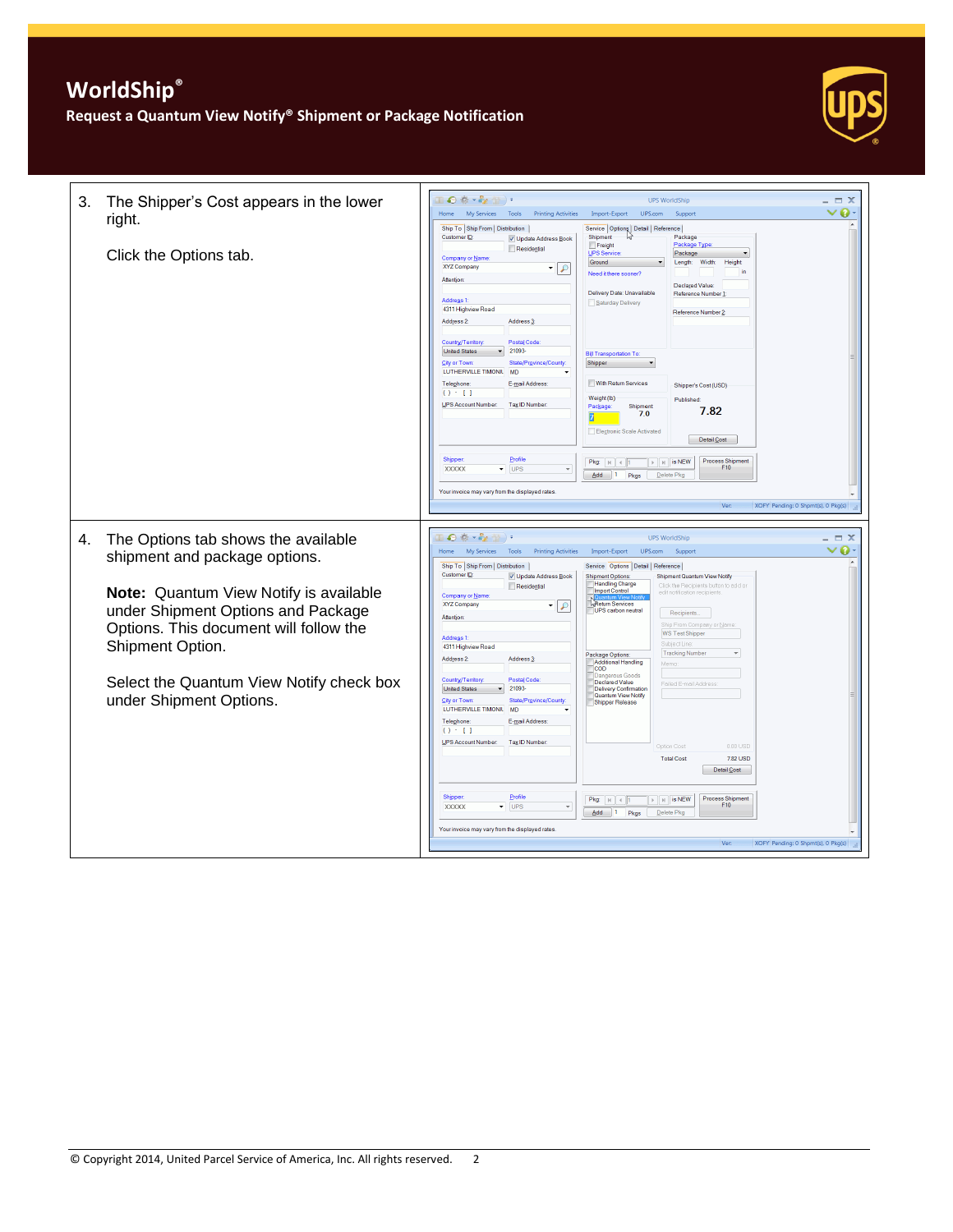

| 5. | The fields needed to complete a Quantum<br>View Notify shipment notification appear to<br>the right of the check box.<br>Click the Recipients button. | Ⅱ◎卷・を置→<br><b>UPS WorldShip</b><br>My Services<br>UPS.com<br>Tools<br><b>Printing Activities</b><br>Import-Export<br>Support<br><b>Home</b><br>Ship To Ship From   Distribution<br>Service Options   Detail   Reference<br>Customer ID:<br>V Update Address Book<br><b>Shipment Options:</b><br>Shipment Quantum View Notify<br><b>Handling Charge</b><br>Residential<br>Click the Recipients button to add or<br><b>Import Control</b><br>edit notification recipients<br>Company or Name<br><b>Return Services</b><br>XYZ Company<br>$\sqrt{2}$<br>$\overline{\phantom{a}}$<br>UPS carbon neutral<br>Recipients<br>Attention<br>Ship From Company or Name:<br><b>WS Test Shipper</b><br>Address 1:<br>Subject Line:<br>4311 Highview Road<br><b>Tracking Number</b><br>Package Options:<br>Address 2:<br>Address <sub>3</sub><br>Additional Handling<br>Memo<br><b>COD</b><br>ius Goods<br>Postal Code<br>Country/Territory<br>Declared Value<br>Failed E-mail Address:<br>21093<br><b>United States</b><br>Delivery Confirmation<br>Quantum View Notify<br><b>City or Town:</b><br>State/Province/County<br>Shipper Release<br>LUTHERVILLE TIMONIL<br>MD<br>Telephone:<br>E-mail Address:<br>$() \cdot 1$<br>UPS Account Number:<br>Tax ID Number:<br>0.00 USD<br><b>Option Cost</b><br>7.82 USD<br><b>Total Cost</b><br>Detail Cost<br>Profile<br>Shipper<br><b>Process Shipment</b><br>$\triangleright$   $\parallel$   is NEW<br>Pkg: $ k $ $\leq$ 1<br>F10<br>$\overline{\phantom{a}}$ UPS<br><b>XXXXX</b><br>$\mathbf{v}$<br>Add<br>$\blacksquare$<br>Pkgs<br>Delete Pkg<br>Your invoice may vary from the displayed rates.<br>Ver:<br>XOFY Pending: 0 Shpmt(s), 0 Pkg(s) | $ \Box$ $\times$<br>$\vee$ 0        |
|----|-------------------------------------------------------------------------------------------------------------------------------------------------------|-----------------------------------------------------------------------------------------------------------------------------------------------------------------------------------------------------------------------------------------------------------------------------------------------------------------------------------------------------------------------------------------------------------------------------------------------------------------------------------------------------------------------------------------------------------------------------------------------------------------------------------------------------------------------------------------------------------------------------------------------------------------------------------------------------------------------------------------------------------------------------------------------------------------------------------------------------------------------------------------------------------------------------------------------------------------------------------------------------------------------------------------------------------------------------------------------------------------------------------------------------------------------------------------------------------------------------------------------------------------------------------------------------------------------------------------------------------------------------------------------------------------------------------------------------------------------------------------------------------------------------------------------------------------------------------|-------------------------------------|
| 6. | The Quantum View Notify Recipients<br>(Shipment) window appears.                                                                                      | Quantum View Notify Recipients (Shipment)<br>Recipients<br>Notification Type(s)                                                                                                                                                                                                                                                                                                                                                                                                                                                                                                                                                                                                                                                                                                                                                                                                                                                                                                                                                                                                                                                                                                                                                                                                                                                                                                                                                                                                                                                                                                                                                                                                   | $\left  \cdot \right $ $\mathbf{x}$ |
|    | Complete the e-mail information for up<br>to five e-mail recipients.                                                                                  | Company or Name:<br>E-mail Address:<br>Contact Name:<br>Exception<br>Ship                                                                                                                                                                                                                                                                                                                                                                                                                                                                                                                                                                                                                                                                                                                                                                                                                                                                                                                                                                                                                                                                                                                                                                                                                                                                                                                                                                                                                                                                                                                                                                                                         | Delivery                            |
|    |                                                                                                                                                       | <b>XYZ Company</b><br>customer@ups.com<br>$\overline{\mathbf{v}}$<br>п<br>$\checkmark$                                                                                                                                                                                                                                                                                                                                                                                                                                                                                                                                                                                                                                                                                                                                                                                                                                                                                                                                                                                                                                                                                                                                                                                                                                                                                                                                                                                                                                                                                                                                                                                            | п                                   |
|    |                                                                                                                                                       | <b>MMM Automobile</b><br>jowner@ups.com<br>П.<br>п<br>$\overline{\phantom{a}}$                                                                                                                                                                                                                                                                                                                                                                                                                                                                                                                                                                                                                                                                                                                                                                                                                                                                                                                                                                                                                                                                                                                                                                                                                                                                                                                                                                                                                                                                                                                                                                                                    | Ø                                   |
|    | Specify the notification type(s) for each<br>$\bullet$                                                                                                | п<br>п.<br>$\cdot$                                                                                                                                                                                                                                                                                                                                                                                                                                                                                                                                                                                                                                                                                                                                                                                                                                                                                                                                                                                                                                                                                                                                                                                                                                                                                                                                                                                                                                                                                                                                                                                                                                                                | П.                                  |
|    | recipient. See the Notes at the end of<br>this document.                                                                                              | П.<br>п<br>$\overline{\phantom{a}}$                                                                                                                                                                                                                                                                                                                                                                                                                                                                                                                                                                                                                                                                                                                                                                                                                                                                                                                                                                                                                                                                                                                                                                                                                                                                                                                                                                                                                                                                                                                                                                                                                                               | $\Box$                              |
|    |                                                                                                                                                       | $\Box$<br>п<br>$\overline{\phantom{0}}$                                                                                                                                                                                                                                                                                                                                                                                                                                                                                                                                                                                                                                                                                                                                                                                                                                                                                                                                                                                                                                                                                                                                                                                                                                                                                                                                                                                                                                                                                                                                                                                                                                           | П                                   |
|    | Click the OK button.                                                                                                                                  | <b>General Options</b><br>Ship From Company or Name:<br>Failed E-mail Address:<br>Subject Line:                                                                                                                                                                                                                                                                                                                                                                                                                                                                                                                                                                                                                                                                                                                                                                                                                                                                                                                                                                                                                                                                                                                                                                                                                                                                                                                                                                                                                                                                                                                                                                                   |                                     |
|    | Note: You can select multiple notification<br>types for each recipient.                                                                               | $\frac{QK}{V}$<br><b>WS Test Shipper</b><br><b>Tracking Number</b><br>Cancel<br>Memo:<br>Help                                                                                                                                                                                                                                                                                                                                                                                                                                                                                                                                                                                                                                                                                                                                                                                                                                                                                                                                                                                                                                                                                                                                                                                                                                                                                                                                                                                                                                                                                                                                                                                     |                                     |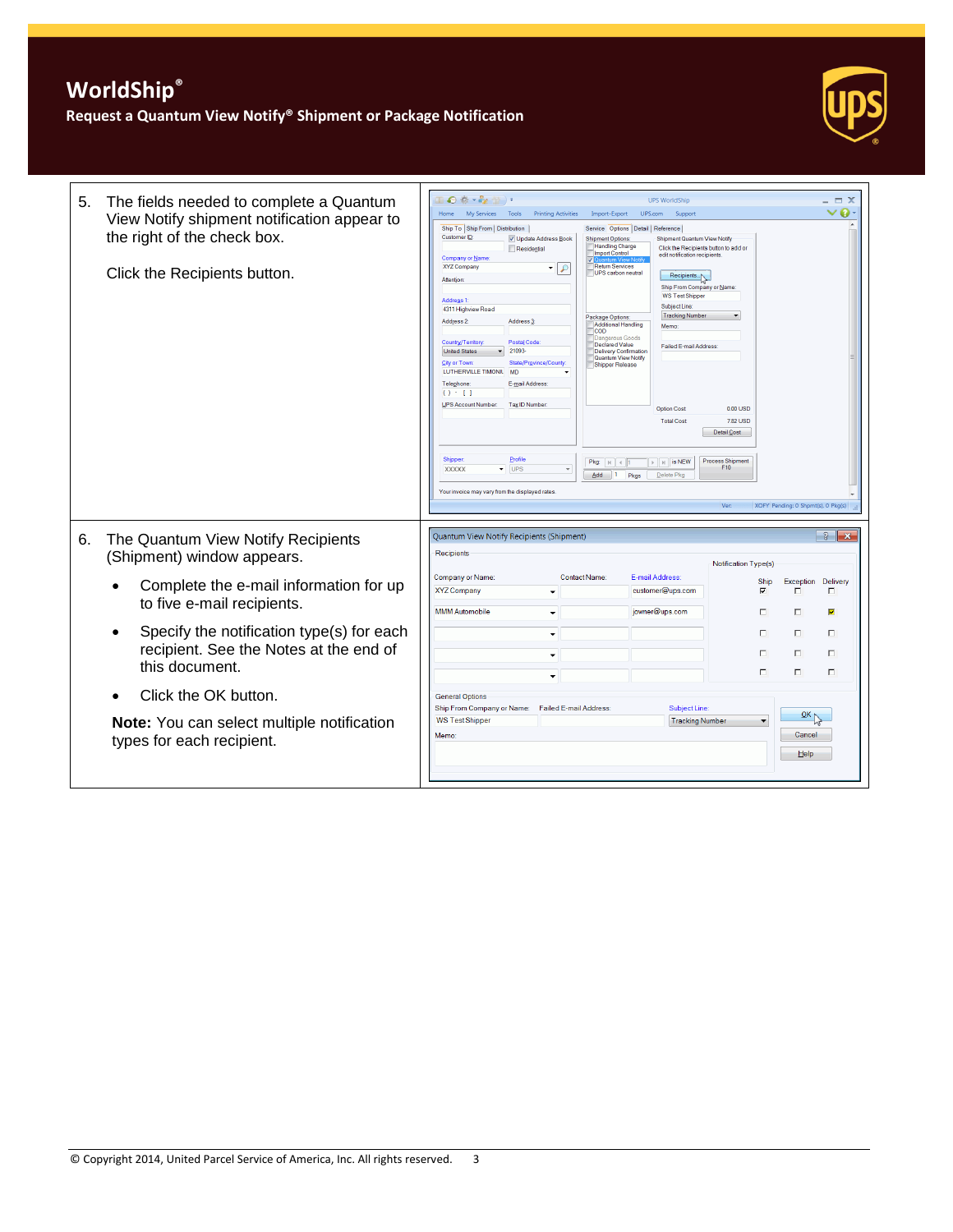

| The Shipping window appears.<br>7.                                                                                             | $\bullet$ $\bullet$ $\bullet$ $\bullet$ $\bullet$ $\bullet$ $\bullet$ $\bullet$<br><b>UPS WorldShip</b><br>$\Box$ $X$<br>My Services<br>Tools<br><b>Printing Activities</b><br>Import-Export<br>UPS.com<br>o<br>Home<br>Support                                                                                                                                                                                                                                                                                                                                                                                                                                                                                                                                                                                                                                                                                                                                                                                                                                                                                                                                                                                                                                                                                                                                                                                                                                                                                                                                     |
|--------------------------------------------------------------------------------------------------------------------------------|---------------------------------------------------------------------------------------------------------------------------------------------------------------------------------------------------------------------------------------------------------------------------------------------------------------------------------------------------------------------------------------------------------------------------------------------------------------------------------------------------------------------------------------------------------------------------------------------------------------------------------------------------------------------------------------------------------------------------------------------------------------------------------------------------------------------------------------------------------------------------------------------------------------------------------------------------------------------------------------------------------------------------------------------------------------------------------------------------------------------------------------------------------------------------------------------------------------------------------------------------------------------------------------------------------------------------------------------------------------------------------------------------------------------------------------------------------------------------------------------------------------------------------------------------------------------|
| Complete any further information on<br>$\bullet$<br>the Options tab.<br>Click the Process Shipment F10<br>$\bullet$<br>button. | Ship To Ship From   Distribution<br>Service Options Detail Reference<br>Customer ID:<br>V Update Address Book<br><b>Shipment Options:</b><br>Shipment Quantum View Notify<br><b>Handling Charge</b><br>Click the Recipients button to add or<br>Residential<br><b>Import Control</b><br>edit notification recipients<br>Company or Name<br>Return Services<br>XYZ Company<br>$\overline{\phantom{a}}$<br>$\mathcal{L}$<br>UPS carbon neutral<br>Recipients<br>Attention:<br>Ship From Company or Name:<br><b>WS Test Shipper</b><br>Address <sub>1</sub><br>Subject Line:<br>4311 Highview Road<br><b>Tracking Number</b><br>Package Options:<br>Address 2:<br>Address <sub>3</sub> :<br>Additional Handling<br>Memo:<br><b>COD</b><br>angerous Goods<br>Country/Territory:<br>Postal Code<br>Declared Value<br><b>Failed F-mail Address:</b><br><b>United States</b><br>21093<br>Delivery Confirmation<br>Quantum View Notify<br>City or Town:<br>State/Province/County<br>Shipper Release<br>LUTHERVILLE TIMONIL<br>MD<br>E-mail Address:<br>Telephone<br>$() \cdot 1$<br><b>UPS Account Number:</b><br>Tax ID Number<br>$0.00$ USD<br><b>Option Cost</b><br>7.82 USD<br><b>Total Cost</b><br>Detail Cost<br>Profile<br>Shipper<br><b>Process Shipment</b><br>$\triangleright$   $\parallel$   is NEW<br>Pkg: $\vert \mu \vert \vert$ $\vert \vert$ 1<br>F10<br>$\blacktriangledown$ UPS<br>$\mathbf{v}$<br><b>XXXXX</b><br>r,<br>Delete Pkg<br>$Add \t1$<br>Pkgs<br>Your invoice may vary from the displayed rates<br>Ver:<br>XOFY Pending: 0 Shpmt(s), 0 Pkg(s) |
| A blank Shipping window appears.<br>8.                                                                                         | $\Theta$ $\Phi$ $\star$ $\mathcal{E}_Z$ $\mathcal{D}$ $)$ $\star$<br><b>UPS WorldShip</b><br>$ \Box$ $\times$<br>$\bullet$<br>Home<br>My Services<br>Tools<br><b>Printing Activities</b><br>Import-Export<br>UPS.com<br>v<br>Support                                                                                                                                                                                                                                                                                                                                                                                                                                                                                                                                                                                                                                                                                                                                                                                                                                                                                                                                                                                                                                                                                                                                                                                                                                                                                                                                |
| On the Home tab, select History or press<br>the F3 key on the keyboard.                                                        | Create a Return<br>$\searrow$<br>ЩL<br>Multi-piece Shipment<br>History<br>Void<br>End of<br>Pickup<br>Messaging<br>Repeat<br>Undo<br>Track<br>Addresses<br><b>Save Shipment</b><br>Day<br>Center<br>Information<br>$\mathbb{R}$<br><b>Shipment Activities</b><br>Track Manage Addresses End of Day<br>Pickups<br>Messages<br>Navigate                                                                                                                                                                                                                                                                                                                                                                                                                                                                                                                                                                                                                                                                                                                                                                                                                                                                                                                                                                                                                                                                                                                                                                                                                               |
|                                                                                                                                | Attention<br>Declared Value:<br>Reference Number 1:<br>Address <sub>1</sub><br>Saturday Delivery<br>Reference Number 2:<br>Address 2:<br>Address 3:<br>Country/Territory<br><b>Postal Code</b><br><b>United States</b><br><b>Bill Transportation To</b><br>Shipper<br>City or Town<br>State/Province/County<br>With Return Services<br>Telephone:<br>E-mail Address:<br>Shipper's Cost (USD)<br>$() - 1$<br>Weight (lb)<br>Published:<br>UPS Account Number:<br>Tax ID Number<br>Package<br>Shipment<br>0.00<br>0.0<br>Electronic Scale Activated<br>Detail Cost<br>Shipper<br>Profile<br>$\mathbb{F}$   $\mathbb{H}$   is NEW<br><b>Process Shipment</b><br>Pkg:  A    4<br>F10<br><b>XXXXX</b><br><b>UPS</b><br>۰<br>Add<br>$\vert$ 1<br>Pkgs<br>Delete Pkg                                                                                                                                                                                                                                                                                                                                                                                                                                                                                                                                                                                                                                                                                                                                                                                                       |
|                                                                                                                                | Your invoice may vary from the displayed rates<br>XOFY Pending: 1 Shpmt(s), 1 Pkg(s)<br>Ver:                                                                                                                                                                                                                                                                                                                                                                                                                                                                                                                                                                                                                                                                                                                                                                                                                                                                                                                                                                                                                                                                                                                                                                                                                                                                                                                                                                                                                                                                        |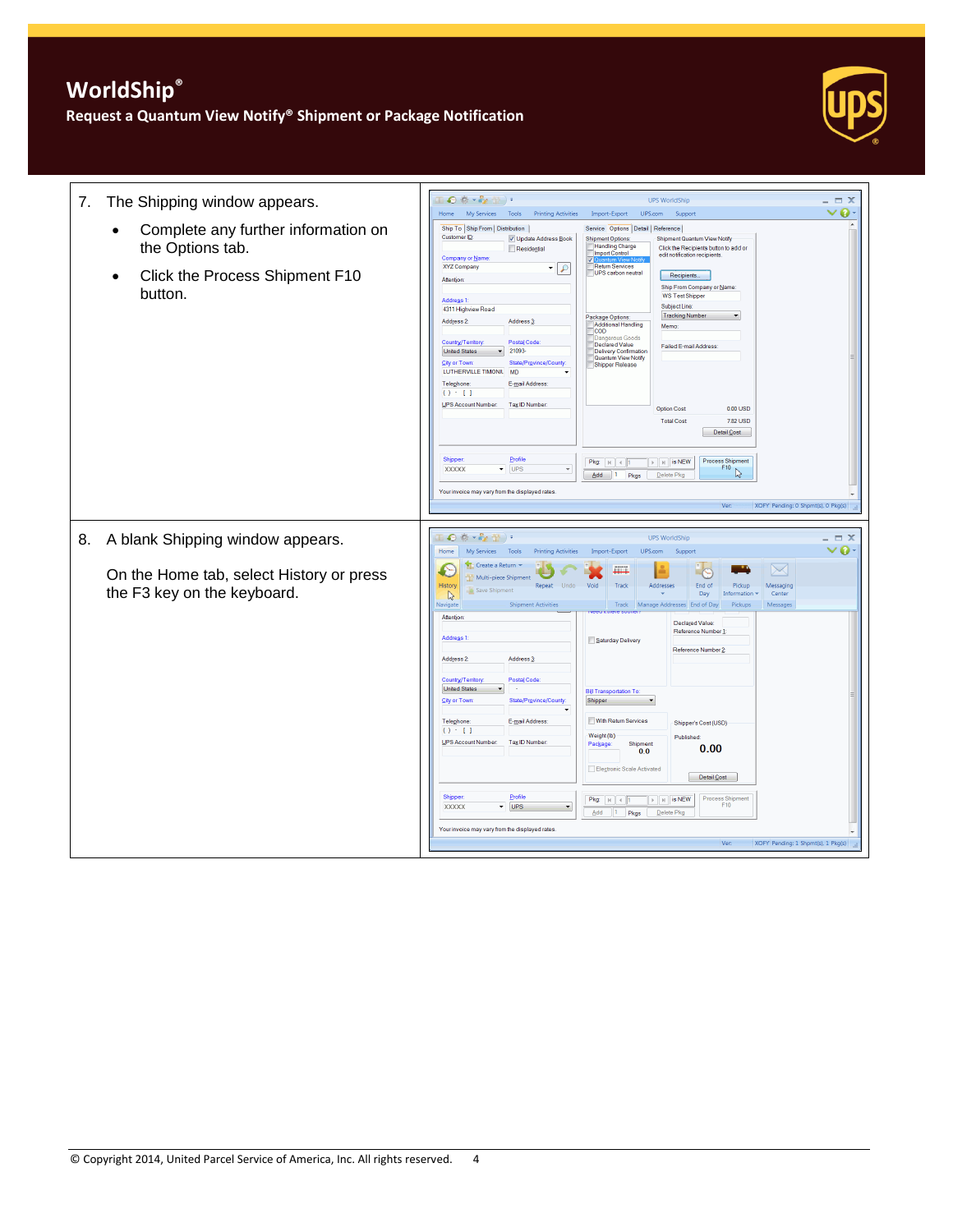

| The Shipment History window shows the<br>9.<br>shipment under UPS Pickups.<br>Review the Quantum View Notify<br>information by clicking the Quantum View<br>Notify Details button.                                                            | Ⅱ◎※・☆ (1)・<br><b>UPS WorldShip</b><br>Home My Services<br><b>Printing Activities</b><br>UPS.com<br>Tools<br>Import-Export<br>Support<br>Tracking No/Pkg Ticket Id:<br>Type:<br>Shipper: WX0607 Ship To Ship From<br>$1Z \rightarrow$ Find<br>XYZ Company<br>4311 Highview Road<br>Telephone:<br><b>D. UPS Pickups</b><br>LUTHERVILLE TIMONIUM, MD 21093<br>Weekday's Pending Pickup<br><b>United States</b><br>A XXXXX (WS Test Shipper)<br>Fmail<br><b>BOWYZ</b><br><b>a</b> 1XXXXX70340000108<br>Saturday's Pending Pickup<br>23-Oct-2013 - 10:21:06 AM<br>23-Oct-2013 - 10:01:20 AM<br>Shipment   Billing Information<br>21-0ct-2013 - 11:41:15 AM<br><b>UPS</b> Service:<br>Ground<br><b>12</b> Ground Freight<br>Ship ID:<br><b>WX0607FSN9M</b><br><b>La</b> Air Freight<br>Duties and Taxes<br><b>D</b> Worldwide Express Freight<br>Actual Wt 7.0 lb<br>Billed Wt 7.0 lb<br><b>Total Packages</b><br>-1<br>Dimensional Wt 7.0 lb<br>Hundredweight<br>No<br>Quantum View Notify Details<br>Options   Misc.<br>Quantum View Notify:<br>Pub: 0.00 USD<br>$\leftarrow$<br>Ver: | $\vee$ 0.<br>Detail Cost<br>Shipment 1 of 1 Pickup Rec: 0 00 0                                                                                                                                                                                                              |
|-----------------------------------------------------------------------------------------------------------------------------------------------------------------------------------------------------------------------------------------------|-----------------------------------------------------------------------------------------------------------------------------------------------------------------------------------------------------------------------------------------------------------------------------------------------------------------------------------------------------------------------------------------------------------------------------------------------------------------------------------------------------------------------------------------------------------------------------------------------------------------------------------------------------------------------------------------------------------------------------------------------------------------------------------------------------------------------------------------------------------------------------------------------------------------------------------------------------------------------------------------------------------------------------------------------------------------------------------|-----------------------------------------------------------------------------------------------------------------------------------------------------------------------------------------------------------------------------------------------------------------------------|
| 10. The Quantum View Notify Details<br>(Shipment) window appears. This window is<br>read-only.<br>Review the Quantum View Notify<br>information.<br>Click the OK button to close this<br>window and return to the Shipment<br>History window. | Quantum View Notify Details (Shipment)<br>Recipients<br><b>Company or Name:</b><br><b>Contact Name:</b><br>E-mail Address:<br><b>XYZ Company</b><br>customer@ups.com<br><b>MMM Automobile</b><br>jowner@ups.com<br><b>General Options</b><br>Subject Line:<br>Failed E-mail Address:<br>Ship From Company or Name:<br><b>Tracking Number</b><br><b>WS Test Shipper</b><br>Memo:                                                                                                                                                                                                                                                                                                                                                                                                                                                                                                                                                                                                                                                                                                   | $3$ $x$<br><b>Notification Type(s)</b><br>Delivery<br>Ship<br>Exception<br>$\triangledown$<br>$\boxed{\mathbb{Z}}$<br>$\sqrt{ }$<br>$\overline{\mathbb{R}^n}$<br>n<br>n<br>$\overline{\phantom{a}}$<br>П<br>п<br>$\Box$<br>П<br>$\Box$<br>$\overline{\mathsf{O}}$ K<br>Help |